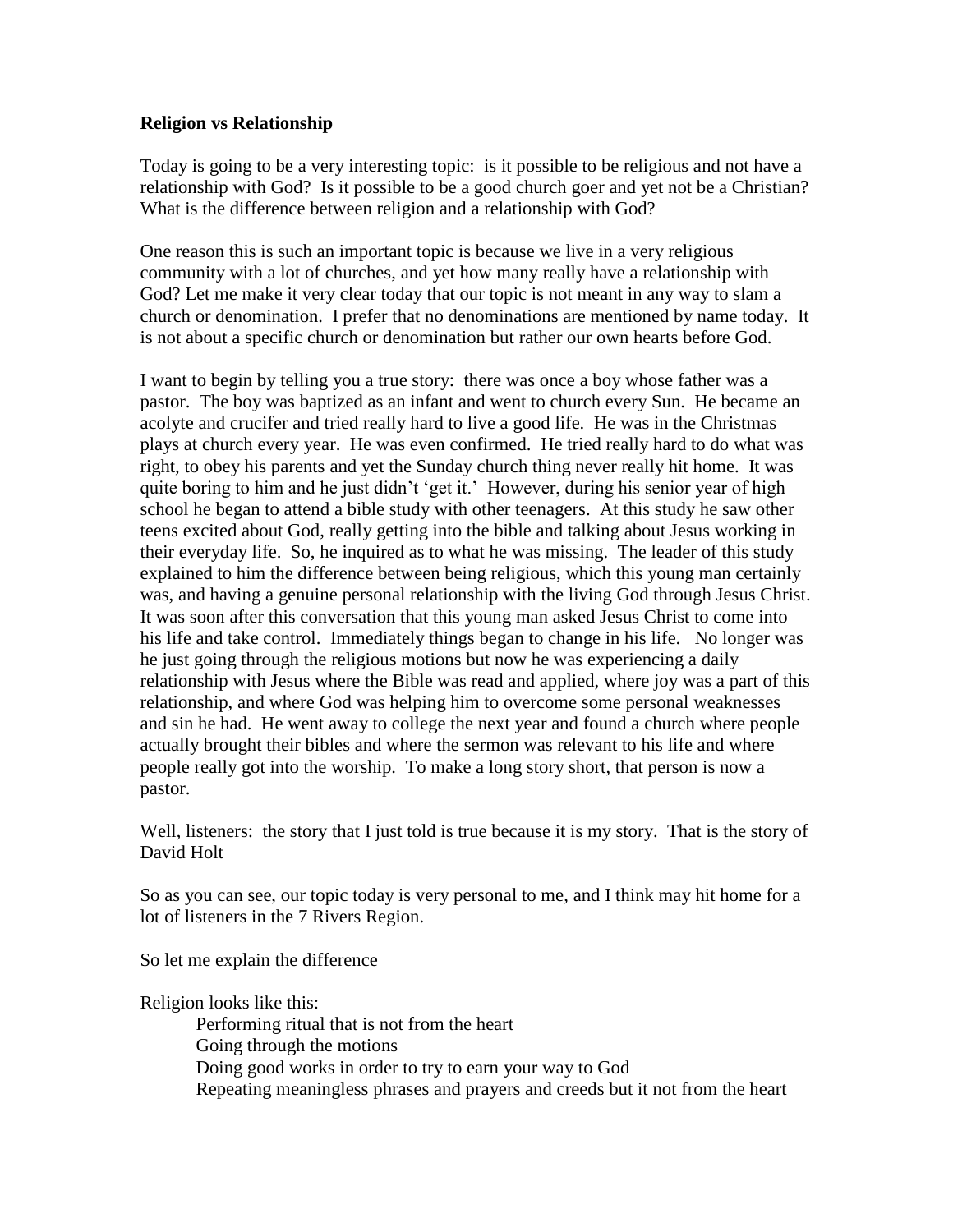Relationship with Jesus looks like this:

You receive Him into your life and yield your life to Him.

You seek Him daily

You love Him and receive His love

You do good works out of love and gratitude and not to earn something You worship from the heart instead of just going through the motions

| Relationship                                         |
|------------------------------------------------------|
| Worship that is internal: from the heart             |
| Doing works out of love for God                      |
| Knowing you are going to heaven                      |
| Based on God's doing                                 |
| Relating to God from the heart                       |
| Receiving the grace and love of God                  |
| Internal heart                                       |
| Environment of freedom and grace                     |
| Rejoicing that Christ suffered punishment for our us |
| Knowing heaven is based on Jesus' work for us.       |
|                                                      |

Someone once said "Religion is spelled DO; Christianity is spelled DONE!

It is interesting to note that Jesus struggled the most with the Pharisees and Saducees, those who were very religious and yet did not know God personally. Here were the religious leaders … they knew the OT … they ritualistically worshiped regularly … they thought they were really obeying God …. And yet Jesus saw through the external appearance of righteousness and he saw their heart and how their heart was not right with God.

## **Mark 7:1-13**

7:1 The Pharisees and some of the teachers of the law who had come from Jerusalem gathered around Jesus and 2 saw some of his disciples eating food with hands that were "unclean," that is, unwashed. 3(The Pharisees and all the Jews do not eat unless they give their hands a ceremonial washing, holding to the tradition of the elders. 4 When they come from the marketplace they do not eat unless they wash. And they observe many other traditions, such as the washing of cups, pitchers and kettles.)

5 So the Pharisees and teachers of the law asked Jesus, "Why don't your disciples live according to the tradition of the elders instead of eating their food with 'unclean' hands?"

6 He replied, "Isaiah was right when he prophesied about you hypocrites; as it is written:

"'These people honor me with their lips, but their hearts are far from me. 7 They worship me in vain; their teachings are but rules taught by men.'